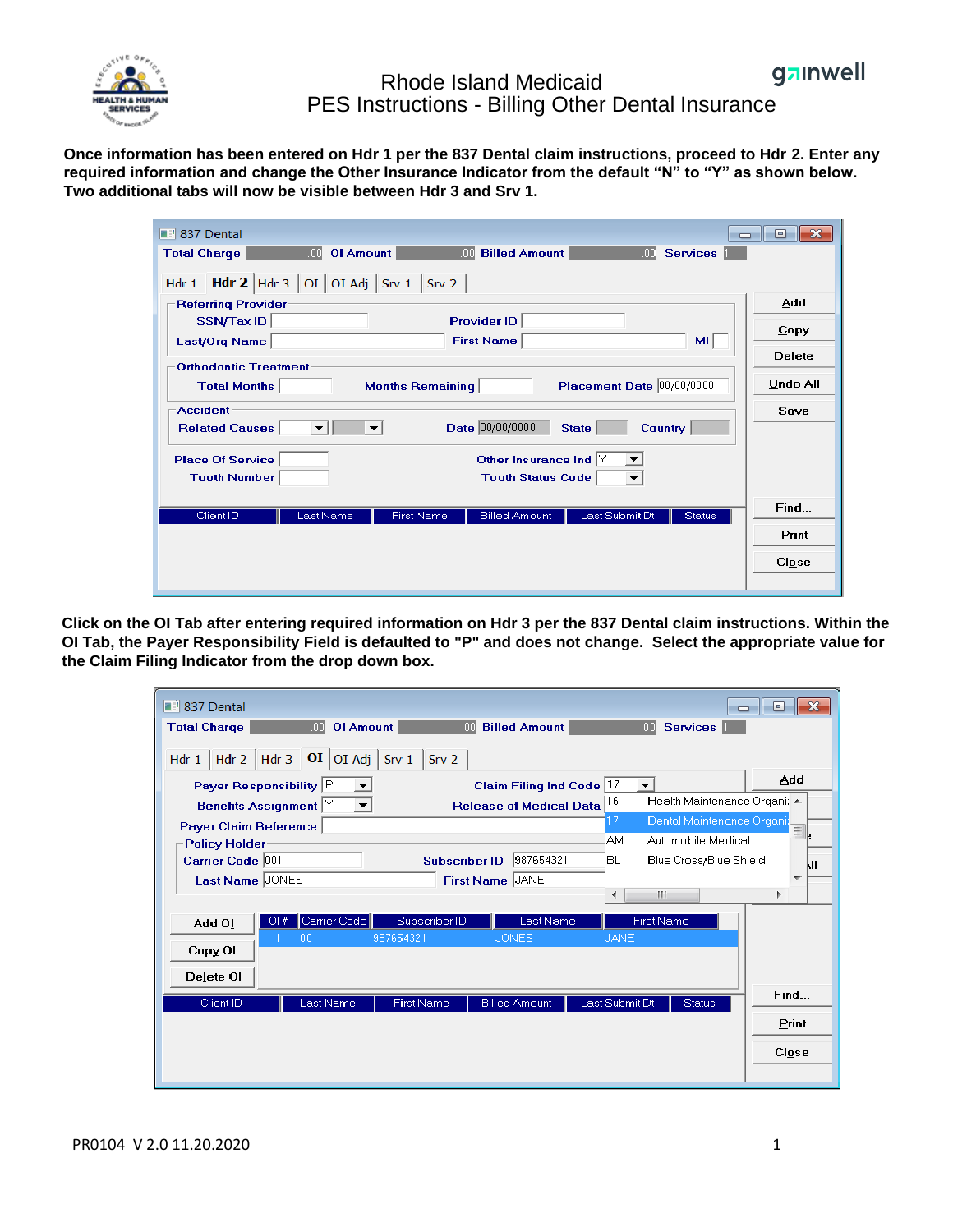Once this step is complete, Tab to the Carrier Code field. If this is the first entry for this recipient, double click in the Carrier Code field and go to the second screen shot example below and complete the required **information as indicated. If this is not the first entry for this recipient, select the recipient information from the drop-down menu of the Carrier Code field.**

| <b>Bill 837 Dental</b>                                                                                                       | ⊩×<br>o<br><b>- 1</b> |
|------------------------------------------------------------------------------------------------------------------------------|-----------------------|
| .00 <sub>1</sub><br><b>OI Amount</b><br>.00 <sub>1</sub><br><b>Billed Amount</b><br><b>Total Charge</b><br>Services  <br>.00 |                       |
| Hdr 1   Hdr 2   Hdr 3   $\overline{OI}$   OI Adj   Srv 1   Srv 2                                                             |                       |
| Payer Responsibility P<br>Claim Filing Ind Code 17<br>▼                                                                      | Add                   |
| Benefits Assignment Y<br>Release of Medical Data $\forall$<br>$ \mathbf{v} $<br>$\blacktriangledown$                         | Copy                  |
| <b>Payer Claim Reference</b><br><b>Policy Holder</b>                                                                         | Delete                |
| <b>Subscriber ID</b><br>Carrier Code<br>▼                                                                                    | Undo All              |
| <b>Last Name</b><br><b>First Name</b><br>мг                                                                                  | Save                  |
| Carrier Code<br>Subscriber ID<br><b>First Name</b><br>Last Name<br>O#<br>Add OI                                              |                       |
| Copy OI                                                                                                                      |                       |
| Delete OI                                                                                                                    |                       |
| Client ID<br><b>Billed Amount</b><br>Last Submit Dt<br>Last Name<br><b>First Name</b><br><b>Status</b>                       | Find                  |
|                                                                                                                              | Print                 |
|                                                                                                                              | C <i>lose</i>         |
|                                                                                                                              |                       |

**Enter the Medicaid ID in the Client ID field. Select the valid value for the Carrier Code of the primary insurer from the drop down box, click the tab button and the carrier name will be populated. Select the relationship to the insured. Enter policy holder information. When all information is entered select save then chose Select to populate the carrier information on the OI tab.**

| <b>Policy Holder</b>                                                                                                                     |               |
|------------------------------------------------------------------------------------------------------------------------------------------|---------------|
| <b>Client ID</b> 000112222<br>Carrier Name BLUE CROSS/BLUE SHIEL<br>Carrier Code 001<br>$\vert \mathbf{v} \vert$<br>$\blacktriangledown$ | Add           |
| Group $\neq$<br>Other Insurance Group Name                                                                                               | Delete        |
| Policy #<br>Relationship to Insured  18 ▼<br>Insurance Type Code<br>$\mathbf{v}$                                                         | Undo All      |
| <b>Policy Holder Information</b>                                                                                                         |               |
| Last Name JONES<br>First Name JANE<br>MI.                                                                                                | Save          |
| <b>Subscriber ID 987654321</b><br>ID Qualifier M v                                                                                       | Find          |
| Date Of Birth 01/01/1971<br>Gender $F - \blacktriangledown$                                                                              | Print         |
| <b>Policy Holder Address</b>                                                                                                             |               |
| Line 1 100 MAIN STREET<br>Line 2                                                                                                         | Help          |
| Zip 02903-<br><b>City PROVIDENCE</b><br>State $ \overline{H} $                                                                           |               |
|                                                                                                                                          | Select        |
| Carrier Code<br>Subscriber ID<br><b>First Name</b><br>Client ID<br>Last Name                                                             | C <i>lose</i> |
| 000112222<br>987654321<br><b>JONES</b><br><b>JANE</b><br>001                                                                             |               |
|                                                                                                                                          |               |
|                                                                                                                                          |               |
|                                                                                                                                          |               |
|                                                                                                                                          |               |